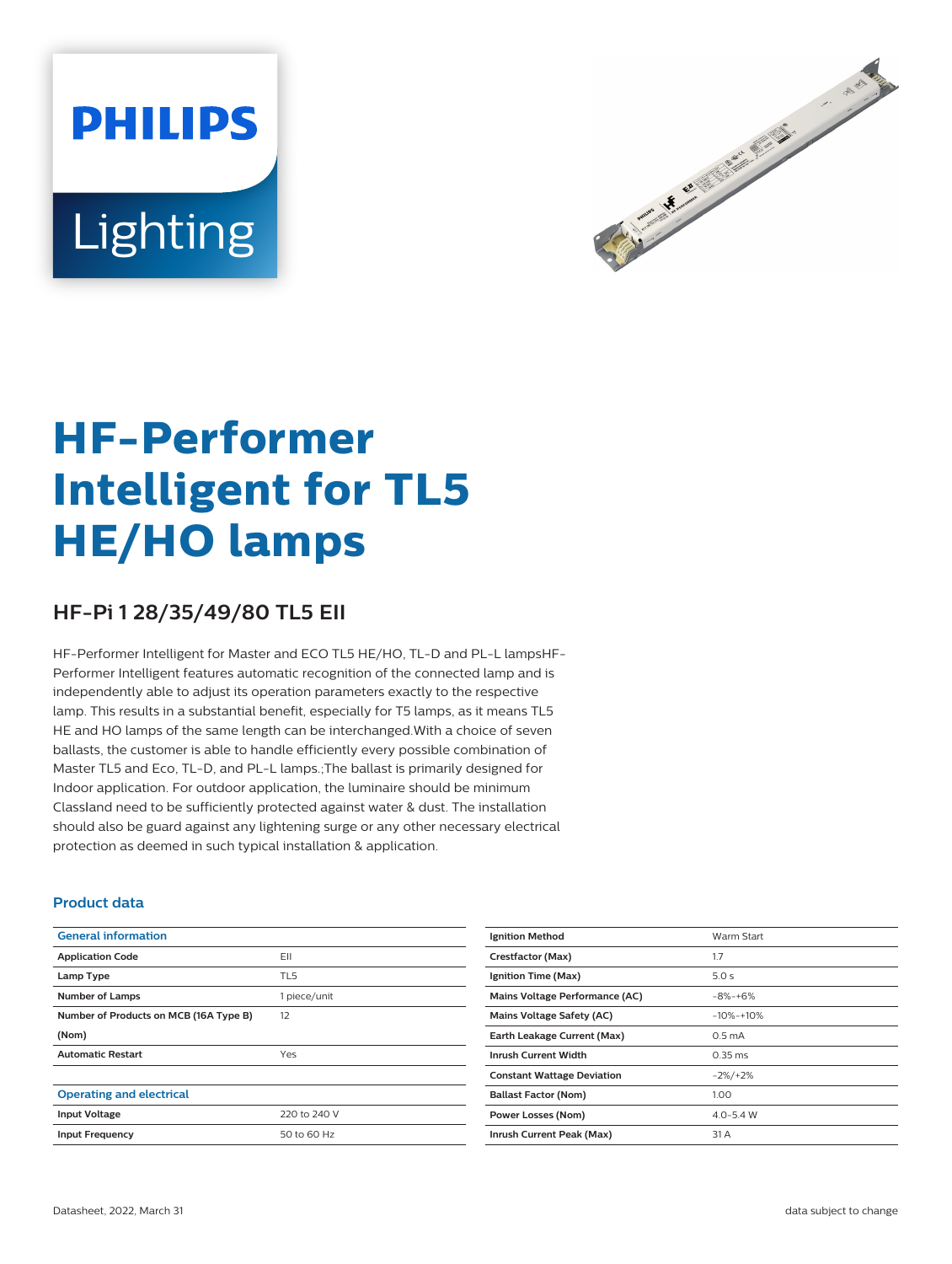# **HF-Performer Intelligent for TL5 HE/HO lamps**

| Efficiency at full load [%]                | 96.39%                        |
|--------------------------------------------|-------------------------------|
|                                            |                               |
| <b>Wiring</b>                              |                               |
| <b>Connector Type Input Terminals</b>      | Insert                        |
| Cable Capacity Output Wires Mutual (Nom)   | 150 pF                        |
| <b>Connector Type Output Terminals</b>     | Insert                        |
| <b>Cable Length Hot Wiring</b>             | 0.75 m                        |
| <b>Wire Striplength</b>                    | $8.0 - 9.0$ mm                |
| <b>Input Terminal Cross Section</b>        | $0.50 - 1.00$ mm <sup>2</sup> |
| <b>Output Terminal Cross Section</b>       | $0.50 - 1.00$ mm <sup>2</sup> |
| Cable Capacity Output Wires to Earth (Nom) | 150 pF                        |
|                                            |                               |
|                                            |                               |

#### **System characteristics**

| <b>Rated Ballast-Lamp Power</b> | 28/35/49/80 W       |
|---------------------------------|---------------------|
| Rated Lamp Power on TL5         | 28/35/49/80 W       |
| <b>System Power on TL5</b>      | 34.7/43.3/55/89.8 W |
| Lamp Power on TL5               | 30.7/38.7/50.2/84 W |
| Power Loss on TL5               | 4/4.6/4.8/5.8 W     |
|                                 |                     |

| <b>Temperature</b>    |                 |
|-----------------------|-----------------|
| T-Ambient (Max)       | 50 °C           |
| T-Ambient (Min)       | $-25$ °C        |
| T-Storage (Max)       | 80 °C           |
| T-Storage (Min)       | $-40^{\circ}$ C |
| T-Case Lifetime (Nom) | 75 °C           |
| T-Case Maximum (Max)  | 75 °C           |
| T-Ignition (Max)      | 50 °C           |
| T-Ignition (Min)      | $-25$ °C        |
|                       |                 |

## **Mechanical and housing**

| Housing | 360x30x22<br>. |
|---------|----------------|
|         |                |

| Nominal Light Output After 60 Seconds | 100% of EBLF |
|---------------------------------------|--------------|
| <b>Battery Voltage Lamp Operation</b> | 198-276      |

| Emergency Ballast Lumen Factor (EBLF)     | 100 %                               |  |  |
|-------------------------------------------|-------------------------------------|--|--|
| (Nom)                                     |                                     |  |  |
| Nominal Light Output After 5 Seconds      | 50% of EBLF                         |  |  |
|                                           |                                     |  |  |
| <b>Approval and application</b>           |                                     |  |  |
| <b>Energy Efficiency Index</b>            | A <sub>2</sub> BAT                  |  |  |
| <b>IP Classification</b>                  | IP 20 [ Ingress Protection 20]      |  |  |
| EMI 9 kHz  30 MHz                         | EN55015                             |  |  |
| EMI 30 MHz  1000 MHz                      | <b>EN 55022 Class B</b>             |  |  |
| <b>Safety Standard</b>                    | IEC 61347-2-3                       |  |  |
| <b>Performance Standard</b>               | <b>IEC 60929</b>                    |  |  |
| <b>Quality Standard</b>                   | ISO 9000:2000                       |  |  |
| <b>Environmental Standard</b>             | <b>ISO 14001</b>                    |  |  |
| <b>Harmonic Current Emission Standard</b> | IFC 61000-3-2                       |  |  |
| <b>EMC Immunity Standard</b>              | <b>IEC 61547</b>                    |  |  |
| <b>Vibration Standard</b>                 | IEC68-2-6 F c                       |  |  |
| <b>Bumps Standard</b>                     | IFC 68-2-29 Fb                      |  |  |
| <b>Humidity Standard</b>                  | EN 61347-2-3 clause 11              |  |  |
| <b>Approval Marks</b>                     | CE marking ENEC certificate VDE-EMV |  |  |
|                                           | certificate                         |  |  |
| <b>Temperature Marking</b>                | Yes                                 |  |  |
| <b>Emergency Standard</b>                 | IEC 60598-2-22                      |  |  |
| <b>Hum And Noise Level</b>                | Inaudible                           |  |  |
|                                           |                                     |  |  |
| <b>Product data</b>                       |                                     |  |  |
| Full product code                         | 872790086249200                     |  |  |
| Order product name                        | HF-Pi 1 28/35/49/80 TL5 Ell         |  |  |
| EAN/UPC - Product                         | 8711500881182                       |  |  |
| Order code                                | 913700652566                        |  |  |
| Numerator - Quantity Per Pack             | 1                                   |  |  |
| Numerator - Packs per outer box           | 12                                  |  |  |

#### **Dimensional drawing**





**HF-Pi 1 28/35/49/80 TL5 EII**

| Product                                                      |  | Δ1 |  |
|--------------------------------------------------------------|--|----|--|
| HF-Pi 1 28/35/49/80 TL5 Ell 4.2 mm 22 mm 360 mm 350 mm 30 mm |  |    |  |

**Material Nr. (12NC)** 913700652566 **Net Weight (Piece)** 0.247 kg